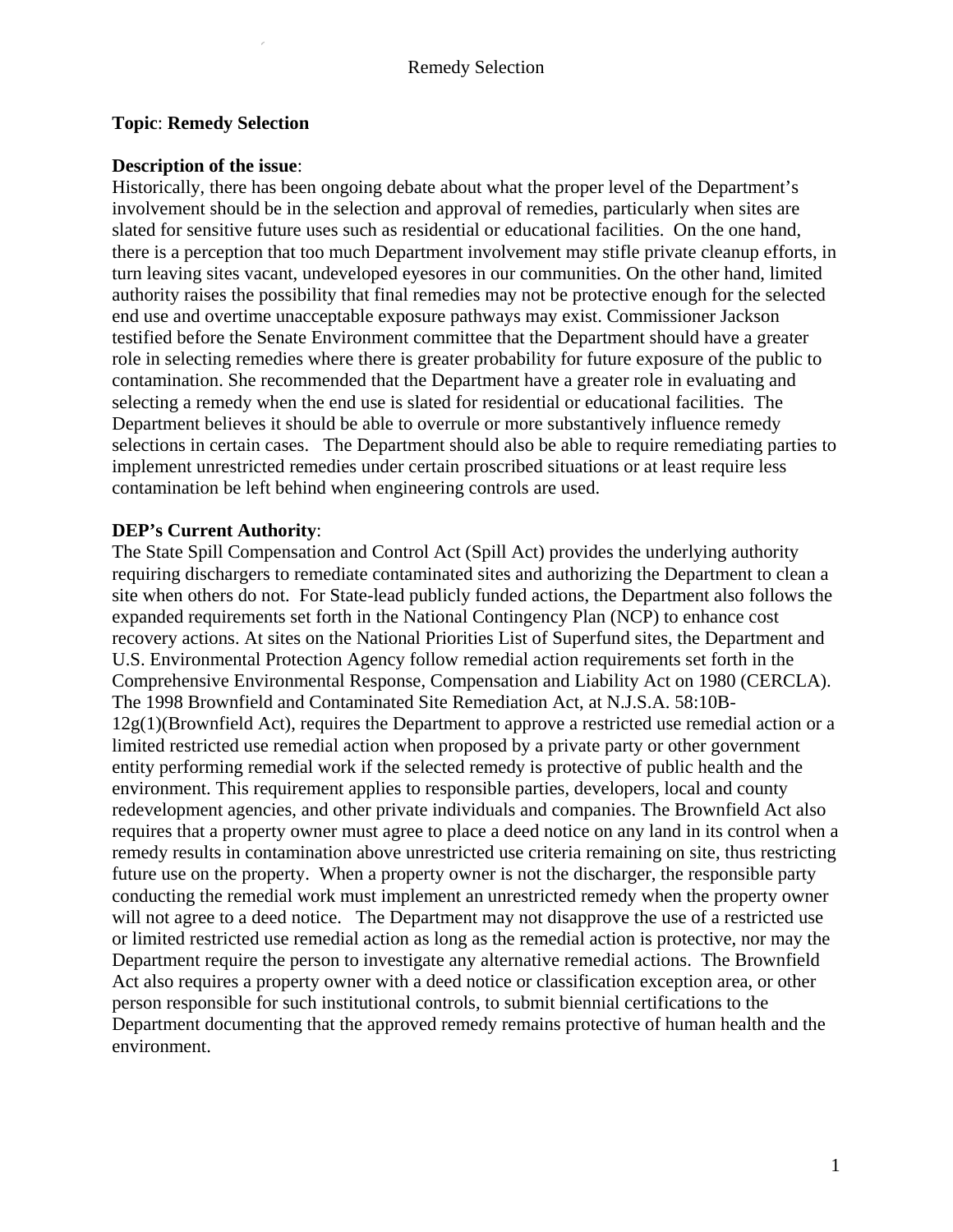### Remedy Selection

### **Background**:

New Jersey's Spill Act served as the model for the nation's Superfund program. It has been amended numerous times in the past 30 years to reflect new mandates enacted by the New Jersey Legislature as well as technical and legal changes in the environmental remediation field. Prior to 1993 and the enactment of Senate Bill 1070 (S-1070), the Department had broad authority to select remedies. However, at that time there was a perception held by many, including a number of key legislators, that the Department had a tendency to overanalyze sites, resulting in fewer sites progressing toward cleanup. The 1993 amendments included in S-1070 provided that the Department could only disallow a remedy selected by remediating parties and only if it could demonstrate that public health would not be properly protected under the selected remedy. Nonetheless, the Department could still enforce the stated preference for permanent remedies if a required cost analysis demonstrated a small difference in cost between permanent and nonpermanent remedies. This cost analysis provision, however, was deleted in 1997 with the passage of the Brownfield Act. Currently, the Department must approve a remedial action if it is found to be protective of human health and the environment. The Department may not require a comparison or investigation of any alternative remedial action as part of its review of the selected remedy.

#### **Stakeholder Comments:**

Stakeholders expressed conflicting views on the Department's authority in remedy selection and the use of permanent and non-permanent remedies at contaminated sites.

One school of thought was that the Department's existing statutory authority is sufficient to guarantee protective remedies and allows the Department the ability to require additional action if the remedy is not protective of human health or the environment. As such, these stakeholders do not believe any legislative reform is necessary. It was noted by one group of stakeholders that the Department's remedy selection process was previously reformed in 1993 because it was viewed as an impediment to the redevelopment of contaminated brownfield sites and therefore the current flexibility in the remedy selection process should be maintained. This was supported by the belief that private owners and responsible parties are in the best position to evaluate and select an appropriate remedy based on knowledge of the site from remedial investigation work performed and plans for future use at the location.

Others felt that past legislative changes had weakened the Department's statutory authority and that this authority needs to be strengthened to allow the Department to reject a proposed remedy in favor of a more stringent alternative. It was stated that one of the most significant weaknesses in the current law is the Department's limited role in remedy selection.

Some stakeholders expressed concern over the use of non-permanent remedies, citing concerns about the failure of using engineering and institutional controls. Other stakeholders said it is technologically infeasible to permanently remediate many sites in the State due to a variety of factors, including historic fill. These same commentors noted that engineering and institutional controls selected as part of non-permanent remedies are effective in eliminating exposure pathways to contamination remaining on site. It was noted that if the Department improves its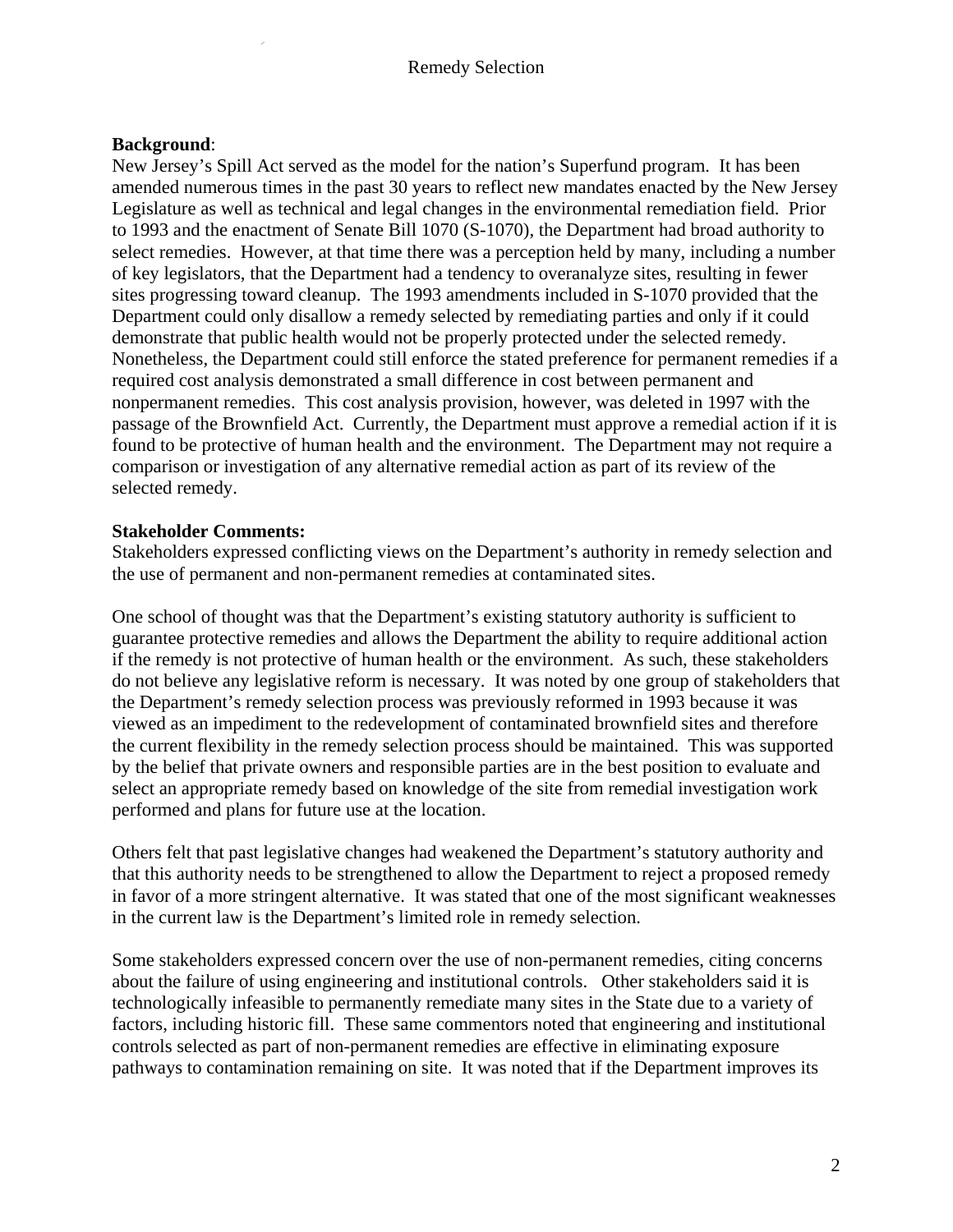tracking and oversight of these non-permanent remedies, then such remedial actions will be more reliable over time.

A separate concern cited by some stakeholders for requiring permanent remedies such as excavation at contaminated sites involves potential impacts from increased truck traffic resulting carbon dioxide, particulate emissions, increase greenhouse emissions and overall air pollution as well as using limited landfill space.

Some stakeholders said that the public (local community) should have a role in remedy selection. They called for a formal process for community input including requiring the Department to respond to comments or objections made by the public.

One specific concern related to remedies that incorporate capping a site and leaving high levels of contaminants behind. The Department noted it may be possible to develop acute risk standards where toxicity factors have been developed so that remediation of contamination at or above acute risk standards can be required whenever practicable, even if the remedy included a cap. (See "Development of Remediation Standards Based on Short-Term or Acute Exposure Scenarios for Hot Spot Removal" regarding the issues associated with the development of acute risk standards.)

The Department also noted it could use the existing EPA Principal Threat Waste concept to help limit the amount of waste or contamination that can be left behind at a site. This concept was developed by EPA for the NCP and is applied on a site-specific basis. The concept fosters the treatment or removal of "principal threat waste" such as highly toxic or mobile contamination whenever possible. Engineering and institutional controls are used to control risks from "lowlevel threat waste" where treatment or removal is impracticable.

Some parties believed that the Department should be able to select the remedy if the current or future use of the site included "sensitive populations" such as an educational or residential end use. Others believed that the Department should develop specific remediation requirements (presumptive remedies) for sites slated for future residential or educational use or develop limits for maximum contaminant levels that could remain on-site. More stringent engineering and institutional controls could be specifically required for sensitive population sites. If controls are to be used at a site, the concept of stringent controls was strongly supported by public and environmental advocates. Nevertheless, the environmental advocates promoted limiting use of nonpermanent remedies overall.

Other stakeholders stressed that if the Department were to become more involved in the remedy selection process, it must develop clear presumptive remedies for certain end uses. Presumptive remedies would help in allowing parties to predict what remedial actions would be required at a site. It was noted that private entities cannot go through a due diligence process with the intention of implementing one remedy, only to have the Department change the remedy at a later date and after substantial private resources have been expended.

One discussion focused on developing specific remediation requirements (or limitations) for landfill remediations that include development. Generally, there is a higher level of uncertainty